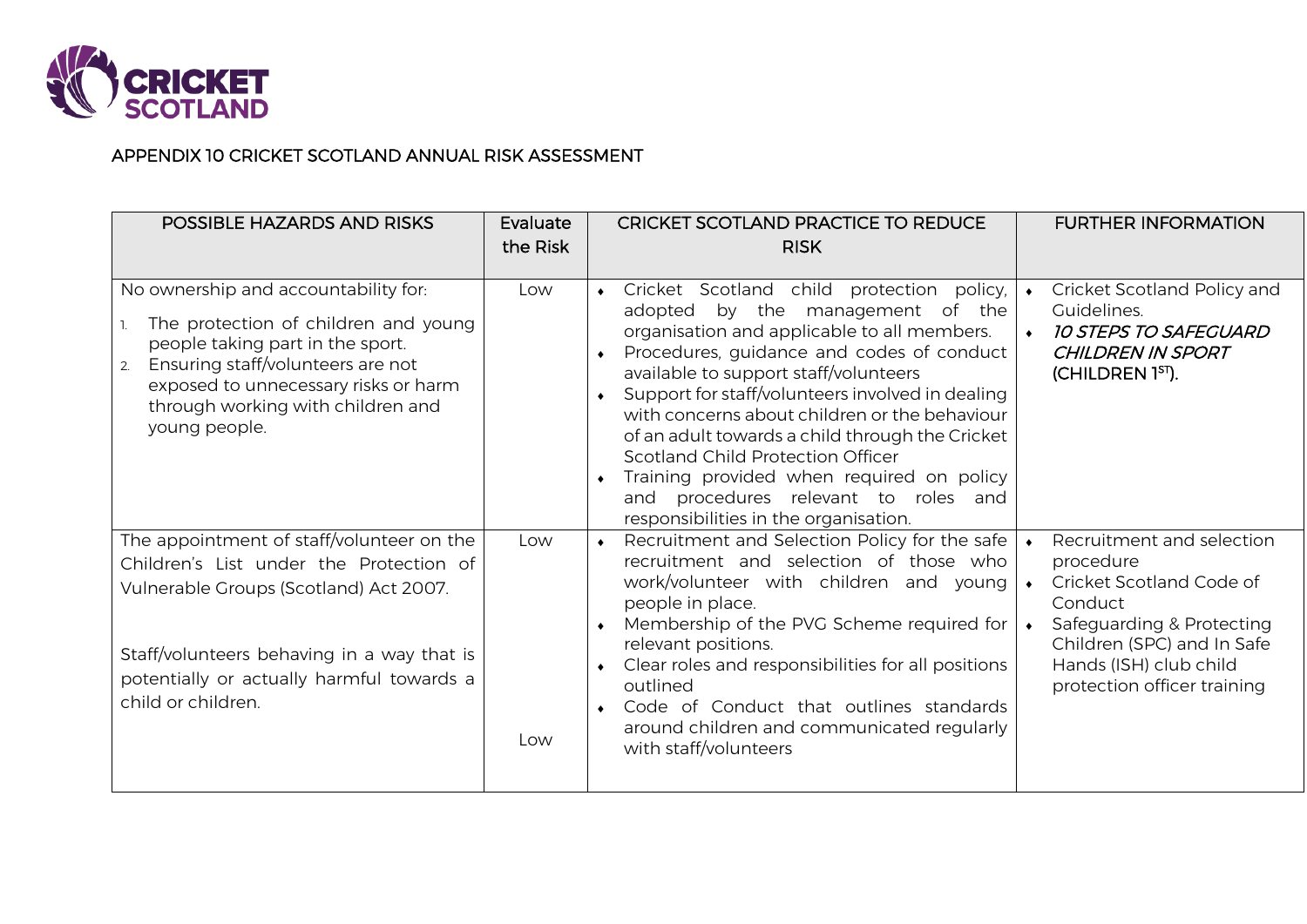

| <b>SCOTLAND</b><br>Failing to take appropriate action where<br>there is concern about the welfare of a<br>child out with sport                                                           | Medium | • Guidance and training for staff and volunteers<br>working with children on how to recognise<br>concerns.<br>Procedures for responding to and reporting<br>concerns about abuse in place and<br>communicated widely.<br>Training on procedures through induction<br>$\bullet$<br>Support available for staff/volunteers from<br>national CPO and Children 1st | Safeguarding and Protecting<br>$\bullet$<br>Children and In Safe Hands<br>courses<br><b>Cricket Scotland Reporting</b><br>$\blacklozenge$<br>Processes and Whistle<br><b>Blowing Policy</b> |
|------------------------------------------------------------------------------------------------------------------------------------------------------------------------------------------|--------|----------------------------------------------------------------------------------------------------------------------------------------------------------------------------------------------------------------------------------------------------------------------------------------------------------------------------------------------------------------|---------------------------------------------------------------------------------------------------------------------------------------------------------------------------------------------|
| Failing to take appropriate action where<br>there is concern about the conduct of a<br>staff member/volunteer that is potentially<br>or actually harmful towards a child or<br>children. | Low    | Procedures for responding to concerns about<br>misconduct or abuse by a member of<br>staff/volunteer.<br>Complaints,<br>Disciplinary<br>Grievance<br>and<br>procedures in place.<br>Training on guidance and procedures.<br>$\bullet$                                                                                                                          | Responding to concerns<br>procedures outlined in Child<br><b>Protection Policy</b>                                                                                                          |
| Failure to make a referral when the criteria<br>outlined in the Protection of Vulnerable<br>Groups (Scotland) Act 2007 is met within<br>required timescale.                              | Low    | Support<br>for<br>access<br>to<br>support<br>or<br>$\bullet$<br>staff/volunteers through<br>the CS Child<br><b>Protection Officer</b><br>Clear Responding to Concerns procedures<br>outlined in Child Protection Policy and<br>communicated with staff/volunteers                                                                                              | www.disclosure-<br>$\bullet$<br>scotland.org.uk for referral<br>forms<br><b>Cricket Scotland</b><br>$\bullet$<br>Responding to Concerns<br>procedures                                       |
| POSSIBLE HAZARDS AND RISKS                                                                                                                                                               |        | CRICKET SCOTLAND PRACTICE TO REDUCE<br><b>RISK</b>                                                                                                                                                                                                                                                                                                             | <b>FURTHER INFORMATION</b>                                                                                                                                                                  |
| Coach-athlete relationships:<br>A coach in position of trust and power.<br>Athlete open to exploitation by coach.<br>2.                                                                  | Medium | Cricket Scotland Code of Conduct detailing<br>appropriate standards of practice<br>Training for all coaches who are working with<br>children and young people where appropriate                                                                                                                                                                                | Cricket Scotland Code of<br>$\bullet$<br>Conduct<br>Responding to concerns<br>$\bullet$<br>procedures                                                                                       |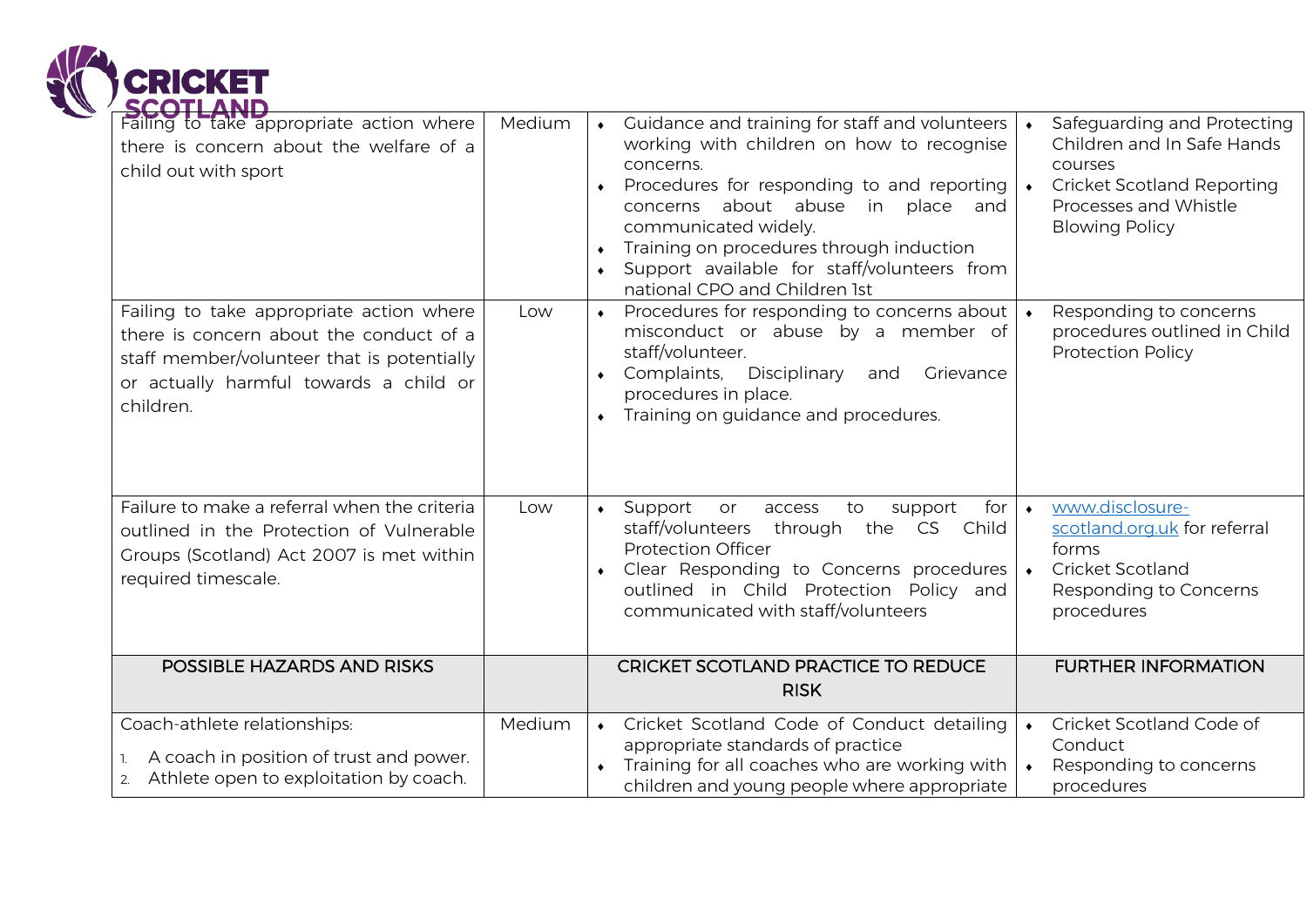

| 3. Coach open to criticism; for example, of<br>favouritism.                                                                                                                            |        | All coaches to have PVG Scheme membership<br><b>Coach Education Courses</b><br>$\bullet$<br>Cricket Scotland Guidelines on 1:1 Coaching<br>$\bullet$                                                                                                                                                                                                                                      |
|----------------------------------------------------------------------------------------------------------------------------------------------------------------------------------------|--------|-------------------------------------------------------------------------------------------------------------------------------------------------------------------------------------------------------------------------------------------------------------------------------------------------------------------------------------------------------------------------------------------|
| Trips away and overnight stays:<br>Lack of appropriate supervision.<br>Inappropriate accommodation<br>and<br>2.<br>sleeping arrangements.<br>Personal safety in new environments<br>3. | Medium | Procedures in place for planning and running<br>Safe in Cricket - Good<br>$\bullet$<br>$\bullet$<br>trip - transport policy<br>practice guidelines<br>Training on procedures and what is required<br>during the trip.<br>Children and parents/carers involved in<br>planning and aware of arrangements.<br>Code of Conduct<br>Experienced group leaders with teams<br>travelling away     |
| Harm resulting through lack of appropriate<br>supervision of activities.                                                                                                               | Medium | Requirements for all Cricket Scotland events<br>• Safe in Cricket - Good<br>$\bullet$<br>/activities thoroughly assessed.<br>practice guidelines<br>Supervision ratios implemented.<br>$\bullet$                                                                                                                                                                                          |
| Transportation of children:<br>1. Road traffic accidents.<br>2. Children being abused when isolated.<br>3. Staff/volunteers open to accusations<br>when alone with a child.            | Low    | • Safe in Cricket - Good<br>Guidance for transportation of children in<br>practice guidelines<br>Transport Policy.<br>Cricket Scotland Code of<br>Training<br>guidance<br>where<br>on<br>$\blacklozenge$<br>needed/appropriate<br>Conduct<br>Cricket Scotland Code of Conduct                                                                                                             |
| Serious breach of code of conduct<br>Serious harm or injury to child.                                                                                                                  | Low    | Cricket Scotland Coaches<br>Cricket Scotland guidance on technical<br>$\bullet$<br>Code of Conduct<br>coaching practice through Coach Education<br>• Cricket Scotland Code of<br>courses<br>Coaching qualifications/licensing and training<br>Conduct<br><b>Coach Education Courses</b><br>courses in place<br>Training and awareness of Code of Conduct<br>with all staff and volunteers |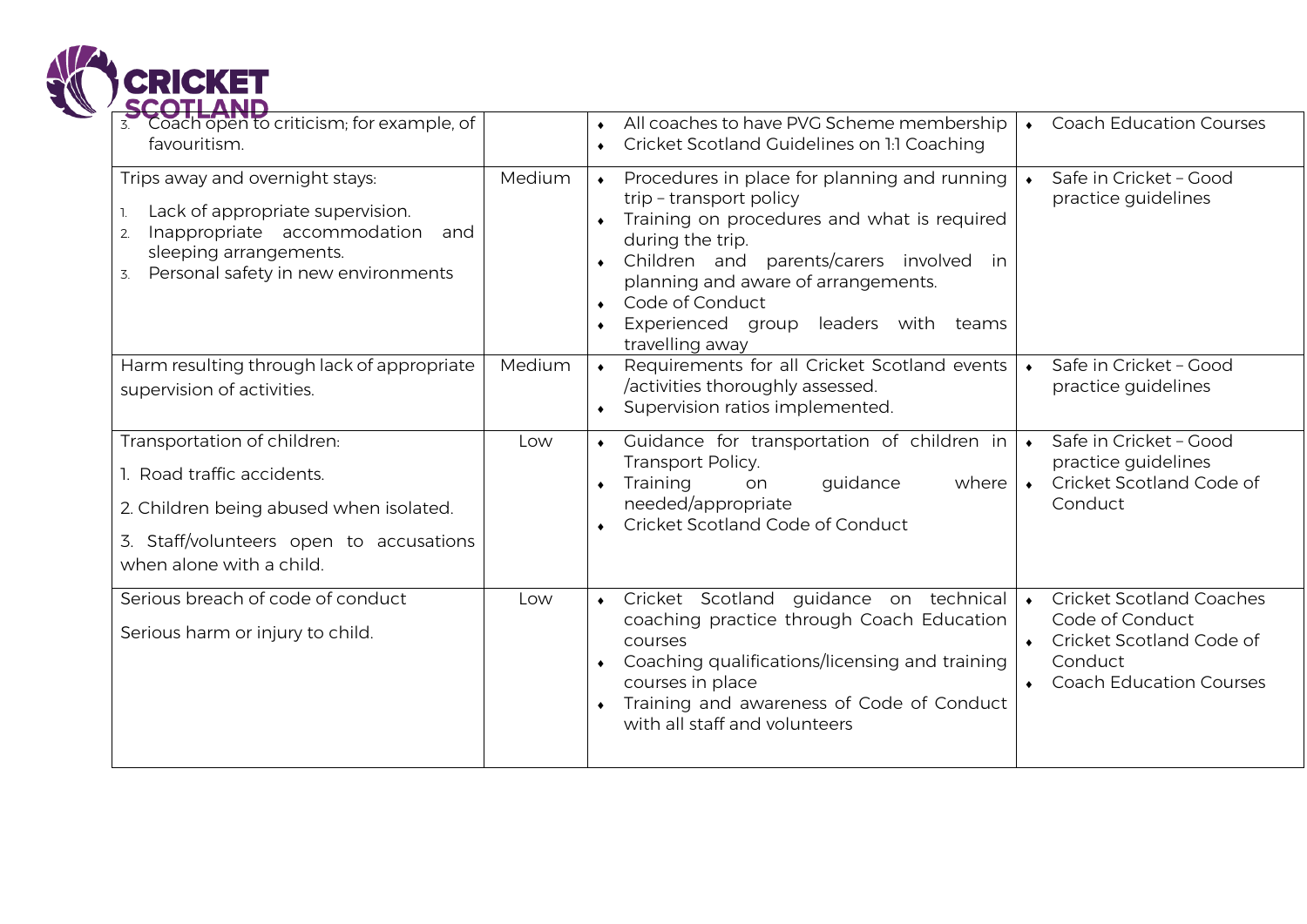

| <b>SCOTLAND</b><br>One-to-one arrangements:<br>1. Child being exploited when alone.<br>2. Adult open to accusations. | Low    | Cricket Scotland guidance on 1:1 coaching<br>arrangements contained in Child Protection<br>Policy<br>Cricket Scotland Code of Conduct<br><b>Staff inductions</b>                                                                                                                                                                                                                                                                                                                        | Cricket Scotland Code of<br>Conduct                                                                                                       |
|----------------------------------------------------------------------------------------------------------------------|--------|-----------------------------------------------------------------------------------------------------------------------------------------------------------------------------------------------------------------------------------------------------------------------------------------------------------------------------------------------------------------------------------------------------------------------------------------------------------------------------------------|-------------------------------------------------------------------------------------------------------------------------------------------|
| Being unable to respond appropriately to a<br>medical emergency or inappropriate use<br>of first aid.                | Low    | Trained first aider and first aid kit at Cricket<br>Scotland activities.<br>Parents/Carers forms completed for activities<br>to record medical conditions/allergies and<br>emergency contact details and<br>made<br>available to staff/volunteers running activities.<br>Recording of any significant incidents through<br>Incident Report Forms<br>Reporting of significant incidents to parents<br>Coach Education - health and safety<br>requirements as part of course requirements | Safe in Cricket - Good<br>$\bullet$<br>practice guidelines<br>Coach Education training<br>$\bullet$<br>Incident Report Forms<br>$\bullet$ |
| A child's behaviour places the child, other<br>children or property at risk.                                         | Medium | Staff inductions that provide guidance and<br>$\bullet$<br>procedures<br>for<br>managing<br>challenging<br>behaviour<br>Training provided where appropriate<br>Recording any significant incidents through<br>Incident Report forms<br>Reporting any significant<br>incidents<br>to<br>parents/carers.<br><b>Coach Education training</b>                                                                                                                                               | Safe in Cricket - Good<br>$\bullet$<br>practice guidelines<br>Code of Conduct<br>$\bullet$                                                |
| POSSIBLE HAZARDS AND RISKS                                                                                           |        | <b>CRICKET SCOTLAND PRACTICE TO REDUCE</b><br><b>RISK</b>                                                                                                                                                                                                                                                                                                                                                                                                                               | <b>FURTHER INFORMATION</b>                                                                                                                |
|                                                                                                                      |        |                                                                                                                                                                                                                                                                                                                                                                                                                                                                                         |                                                                                                                                           |